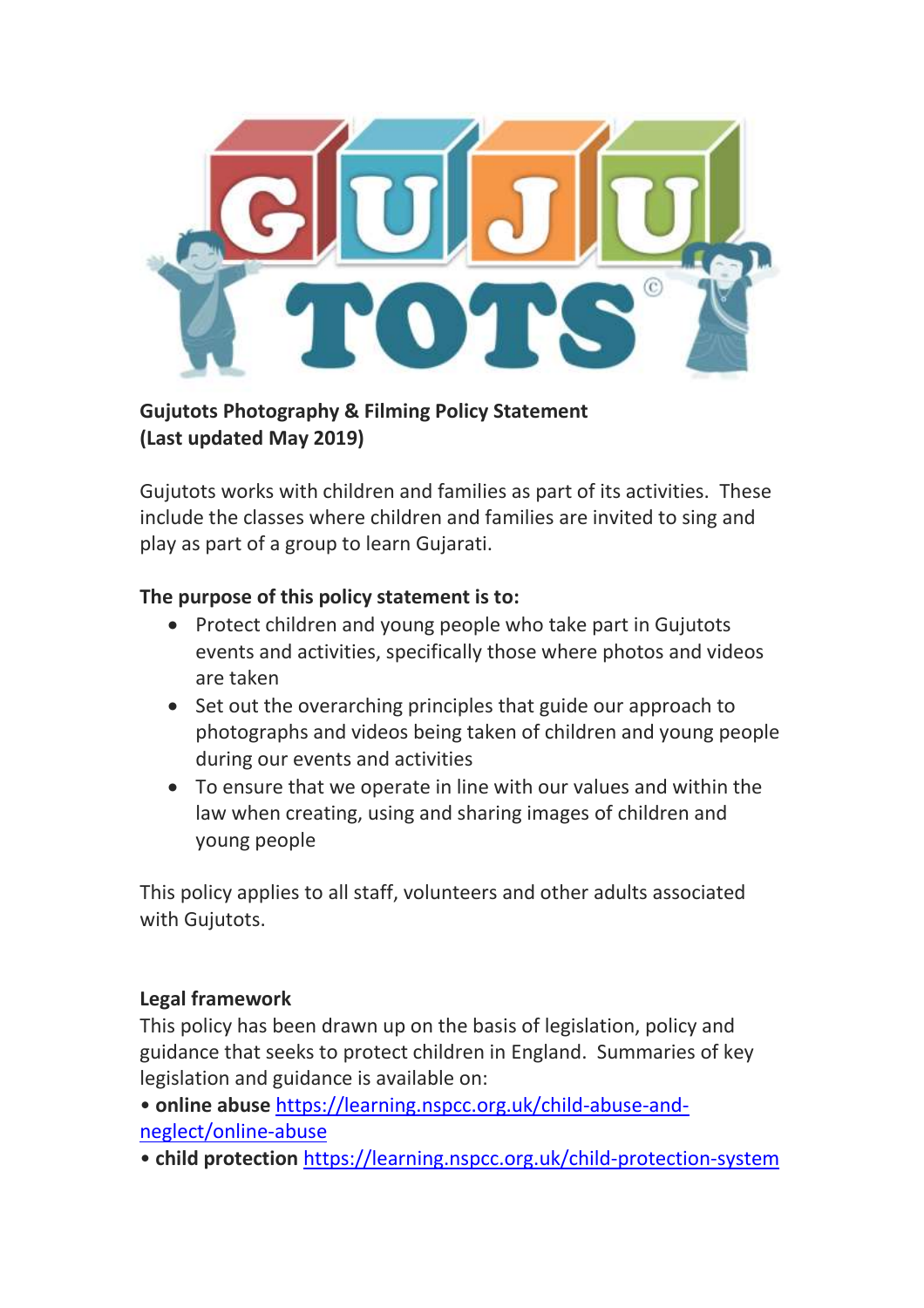### **We believe that:**

• children and young people should never experience abuse of any kind

• we have a responsibility to promote the welfare of all children and young people and to take, share and use images of children safely.

# **We recognise that:**

• the welfare of the children and young people taking part in our activities is paramount

• children and their parents/carers have a right to decide whether their images are taken and how these may be used, regardless of age, disability, gender reassignment, race, religion or belief, sex or sexual orientation

• consent to take images of children is only meaningful when the children and their parents/carers understand the potential risks associated with the use and distribution of these images

More information about this is available from:

[https://learning.nspcc.org.uk/researchresources/briefings/photography](https://learning.nspcc.org.uk/researchresources/briefings/photography-sharing-images-guidance)[sharing-images-guidance](https://learning.nspcc.org.uk/researchresources/briefings/photography-sharing-images-guidance)

# **We will seek to keep children and young people safe by:**

• always asking for consent from a child's parent or carer before taking and using a child's image

• changing the names of children whose images are being used in our published material whenever possible (and only using first names if we do need to identify them)

• never publishing personal information about individual children

• making sure children, their parents and carers understand that images of children will be securely stored and for how long (including how we will control access to the images)

• reducing the risk of images being copied and used inappropriately by:

- only using images of children in appropriate clothing
- avoiding full face and body shots of children taking part in activities such as swimming

• using images that positively reflect young people's involvement in the activity.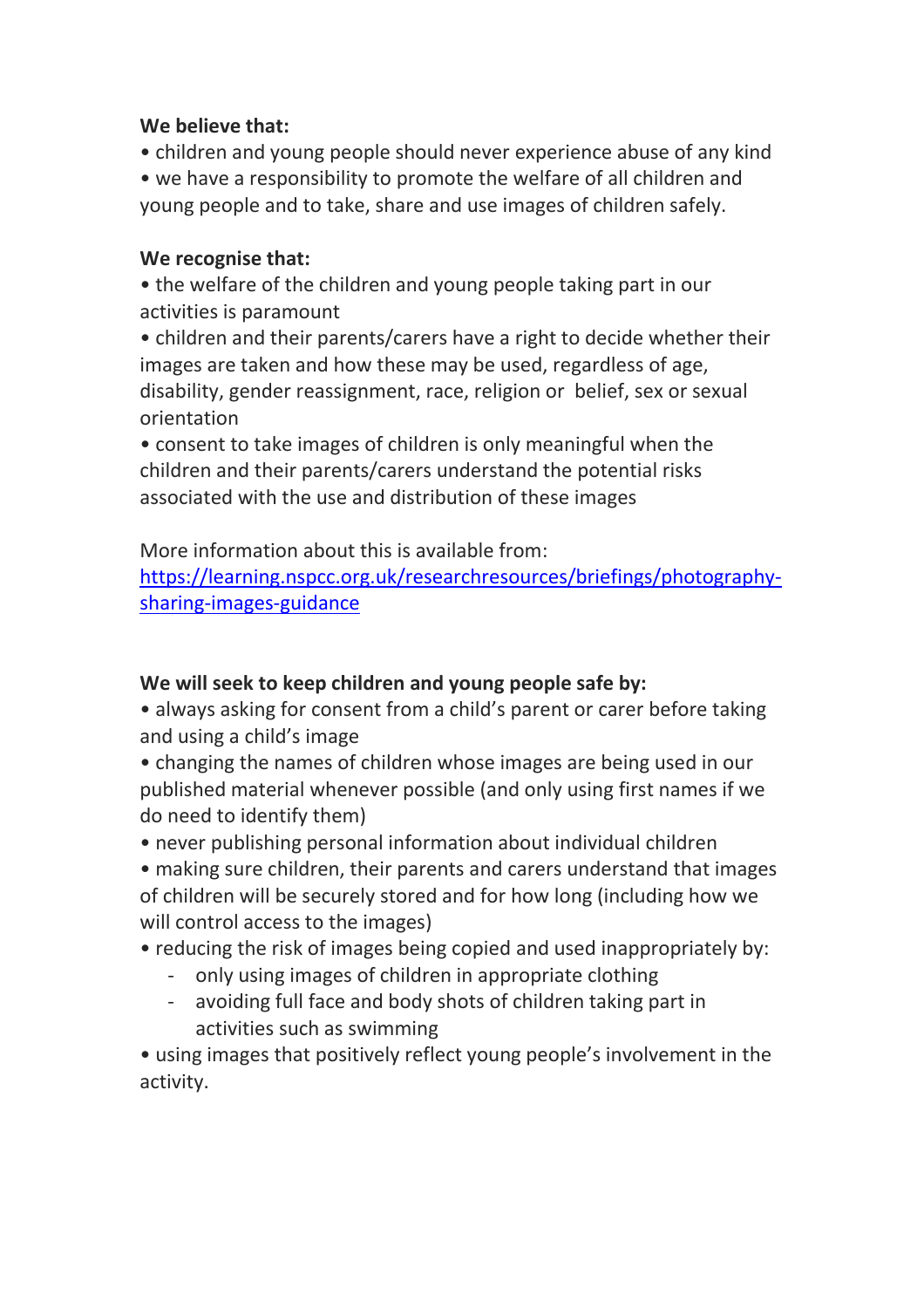# **Photography and/or filming for personal use**

When parents/carers or spectators are taking photographs or filming at our events and the images are for personal use, we will announce details of our photography policy before the start of the event. This includes:

• reminding parents/carers and children that they need to give consent for Gujutots to take and use images of children

• asking parents/carers taking photos that include others during the event to gain permission from children and their parents/carers before sharing photographs and videos that include them

• recommending that people check the privacy settings of their social media account to understand who else will be able to view any images they share

• reminding children, parents and carers who they can talk to if they have any concerns about images being shared.

# **Photography and/or filming for Gujutots' use**

If we hire a photographer for one of our events, or take photos ourselves, we will seek to keep children and young people safe by:

- providing the photographer with a clear brief about appropriate content and behaviour
- informing children and parents/carers that a photographer will be at the event and ensuring they give written consent to images which feature their child being taken and shared
- not allowing the photographer to have unsupervised access to children
- not allowing the photographer to carry out sessions outside the event or at a child's home

• reporting concerns regarding inappropriate or intrusive photography following our child protection procedures.

# **Photography and/or filming for wider use**

If people such as local journalists, professional photographers (not hired by Gujutots) or students wish to record one of our events and share the images professionally or in the wider world, they should seek permission in advance. They should provide:

- the name and address of the person using the camera
- the names of children they wish to take images of (if possible)
- the reason for taking the images and/or what the images will be used for